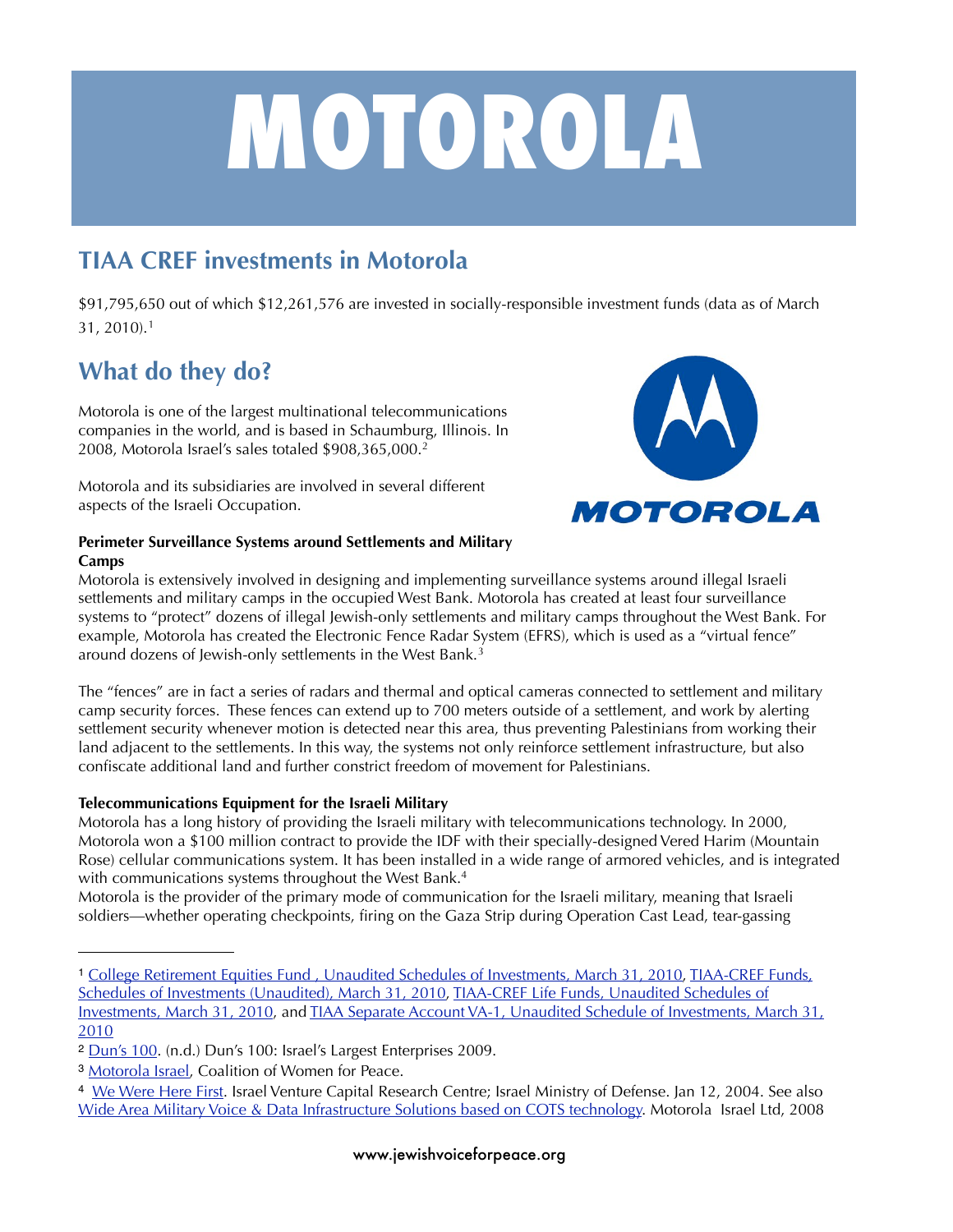# **MOTOROLA**

nonviolent protesters, or descending on the Free Gaza Flotilla in the middle of the night—are receiving their orders via a Motorola system.

#### **Checkpoints, Security, and Control Systems**

Motorola owns 49% of Taldor Communications, which is a division of Israeli company Taldor. In April of 2008, Taldor Communications signed a deal with Visuals Defense Inc. (VDI), to distribute VDI's "integrated security solutions" in Israel[.5](#page-1-0) VDI specializes in manufacturing products such as watchtowers, motion sensors, military surveillance and communications systems, public announcement systems, and x-rays. Israel's Separation Wall, checkpoints, terminals, military bases, and illegal settlements rely on these products.

Furthermore, Motorola holds a 9% stake in Afcon, one of Israel's largest industrial groups. Afcon manufactures metal detectors and gates which are installed in checkpoints throughout the West Bank, including the Patriarch's Cave checkpoint, the Beit Iba checkpoint, Erez Terminal, and in various locations in the Jordan Valley[.6](#page-1-1) Afcon also holds a large contract for the supply of the security system for the Jerusalem Light Rail Transport System.<sup>[7](#page-1-2)</sup> The Jerusalem Light Rail enterprise is one of Israel's more egregious projects, designed to solidify Israeli control of Jerusalem by connecting it with the illegal settlements that surround the city.

#### **Bomb Fuses**

Until April 2009, Motorola Israel—a full subsidiary of Motorola Inc was Israel's leading company in the design and manufacture of electronic fuses for aircraft bombs and guided munitions, including those used against civilians during the 2008-2009 assault on Gaza.<sup>8</sup> Motorola Israel sold the department that produced the fuses in April 2009, following a successful campaign to pressure the company in the US.<sup>9</sup>

#### **Motorola at home in the US**

Motorola's "excellence" at border militarization and civilian control in the Occupied Palestinian Territories is not lost on US homeland security decision-makers and their dollars. Motorola-USA is a valued industry partner for the US Department of Homeland Security's \$15 million research institute at the University of Arizona, The Center of Excellence for Border Security and Immigration.<sup>10</sup> Motorola also holds contracts for providing its Radio



Transportable "Mountain Rose" Photo: BIG

<span id="page-1-0"></span><sup>5</sup> [Visual Defence Forms Strategic Partnership with Taldor in Israel](http://www.visualdefence.com/042908_PR_Taldor.htm). Visual Defence Inc. Apr 29, 2008

<span id="page-1-1"></span><sup>&</sup>lt;sup>6</sup> [Afcon Industries Group.](http://www.whoprofits.org/Company%2520Info.php?id=569) WhoProfits.org, Coalition of Women for Peace.

<span id="page-1-2"></span><sup>&</sup>lt;sup>7</sup> [Jerusalem Light Rail Security](http://www.afcon-ind.co.il/AfconInd/Templates/ShowPage.asp?DBID=1&LNGID=1&TMID=10000&FID=379). Afcon Industries Group. Breaking News. Dec 1, 2008

<span id="page-1-3"></span><sup>8</sup> [Precisely Wrong: Gaza Civilians Killed by Israeli Drone-Launched Missiles,](http://www.hrw.org/en/reports/2009/06/30/precisely-wrong-0) Human Rights Watch, p 12. Jun 30, 2009

<span id="page-1-4"></span><sup>9</sup> [Moto Sells Bomb Fuse Department!,](http://www.endtheoccupation.org/article.php?id=1939) US Campaign to End the Israeli Occupation, Apr 2009

<span id="page-1-5"></span><sup>10</sup> [UA to Co-Lead DHS Center for Border Security and Immigration.](http://uanews.org/node/18515) UA News. February 26, 2007